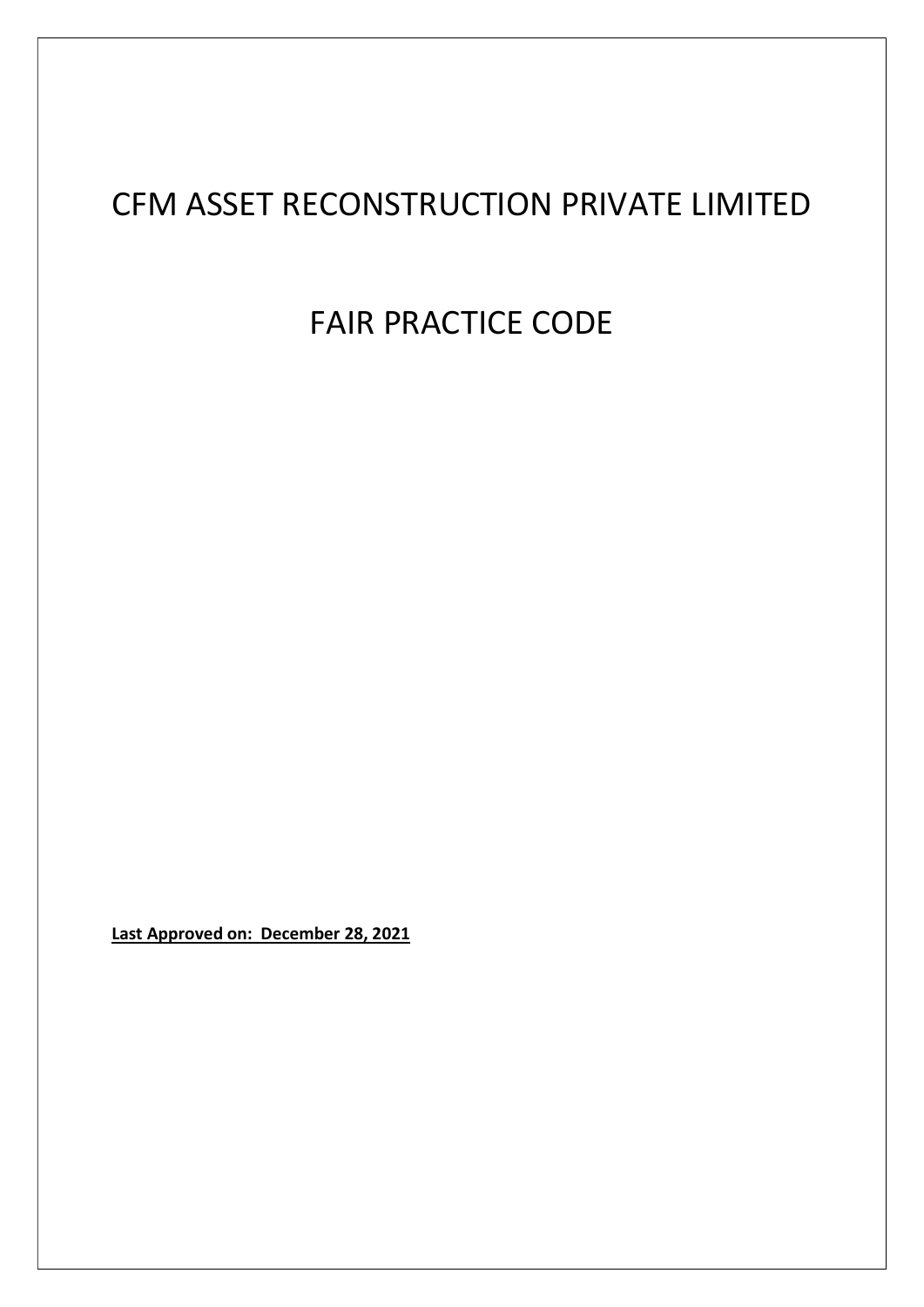# **Table of Contents**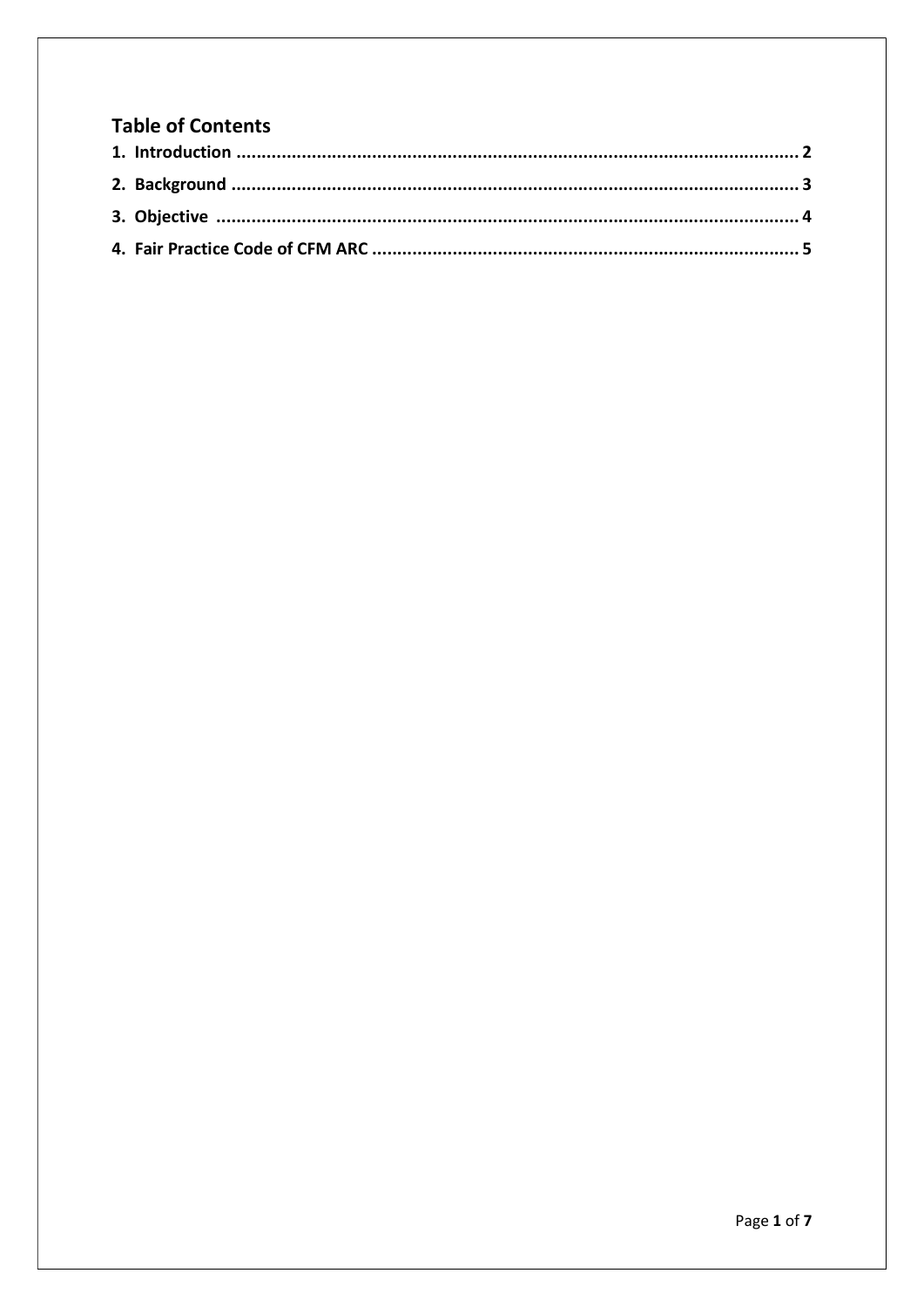# CFM ASSET RECONSTRUCTION PRIVATE LIMITED FAIR PRACTICE CODE

## 1. Introduction

CFM Asset Reconstruction Private Limited ('CFM ARC'), a Company limited by shares having its registered office at Block No. A/1003, West Gate, Near YMCA Club, Sur No. 835/1+3, S.G. Highway, Makarba, Ahmedabad- 380051 and Corporate office at 1st Floor, Wakefield House, Sprott Road, Ballard Estate, Mumbai 400 038 was incorporated under Companies Act, 2013 on July 30, 2015.

CFM ARC was granted a Certificate of Registration by Reserve Bank of India ('RBI') to commence the business of securitization of asset reconstruction under section 3 of The Securitization And Reconstruction Of Financial Assets and Enforcement Of Security Interest Act, 2002 (Act 54 of 2002) (hereinafter referred to as the 'SARFAESI Act') subject to the conditions given in the letter DNBR. PD. NO 168/ 26.01.019 / 2016-17 dated August 3, 2016.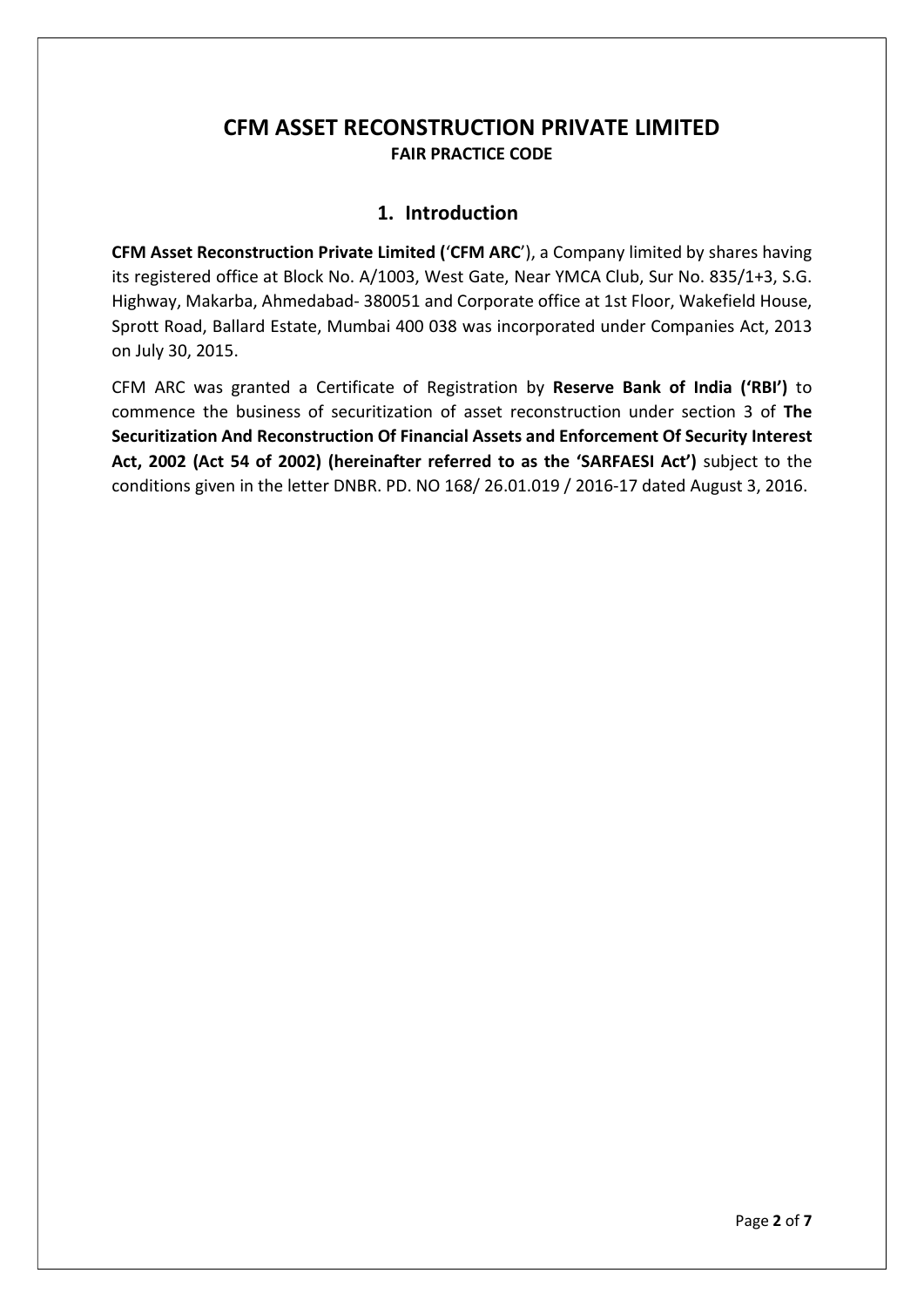## 2. Background

The RBI vide Guidelines and Directions No. RBI/2020-21/13 DOR.NBFC(ARC) CC. No. 9/26.03.001/ 2020-21 dated July 16, 2020, (hereinafter referred to as 'Guidelines') advises Asset Reconstruction Companies ('ARC') to adopt 'Fair Practice Code' so as to ensure transparency and fairness in their operation and stakeholders. Accordingly, ARC shall put in a Fair Practice Code (hereinafter referred to as "FPC") duly approved by the Board.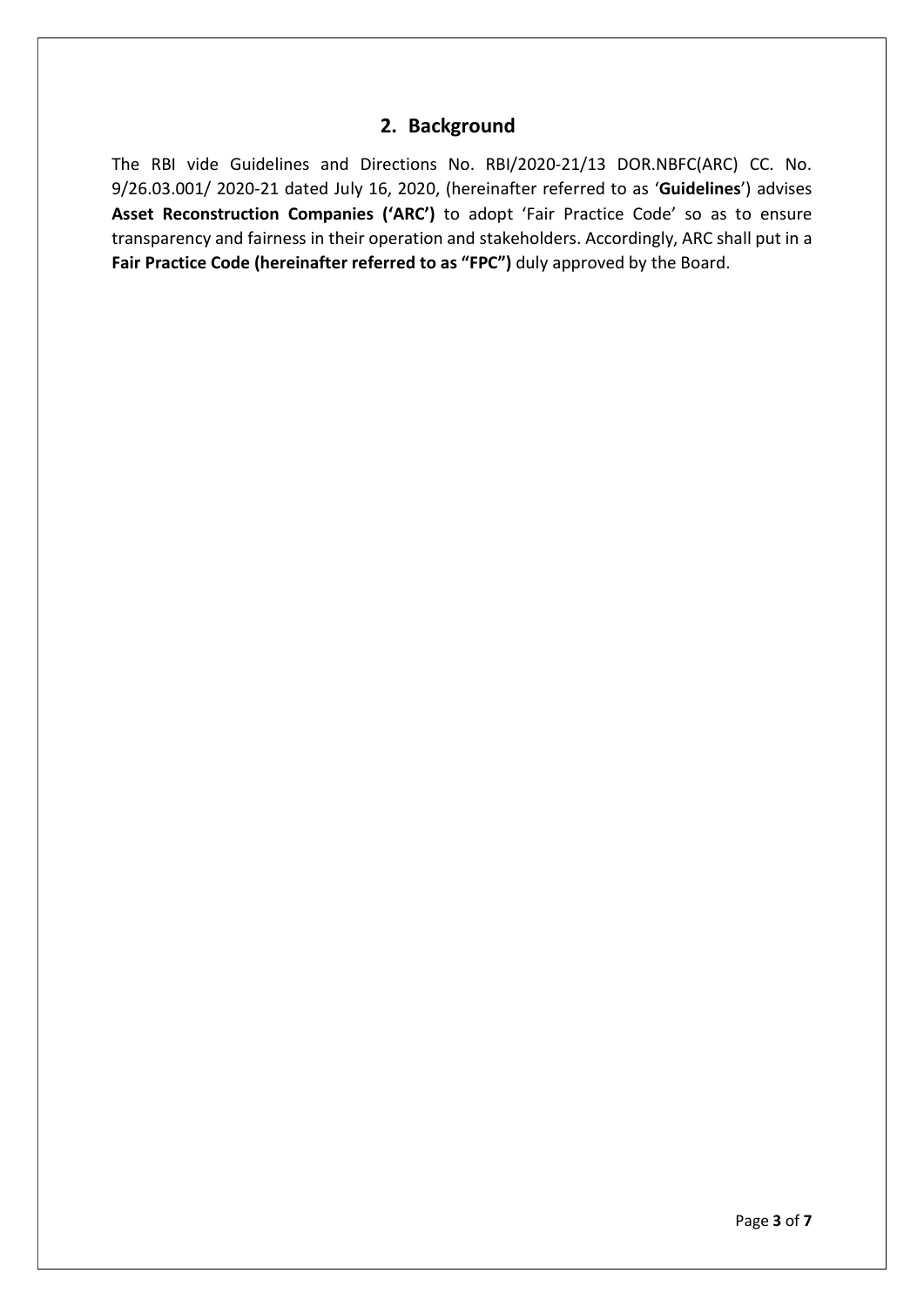# 3. Objective

- 3.1. The Objective of FPC are as follows:
	- 3.1.1 To achieve highest standards of transparency and fairness in dealing with stakeholders;
	- 3.1.2 To follow transparent and non-discriminatory practices in conduct of its business;
- 3.2. The FPC shall be placed in public domain for information of all stakeholders.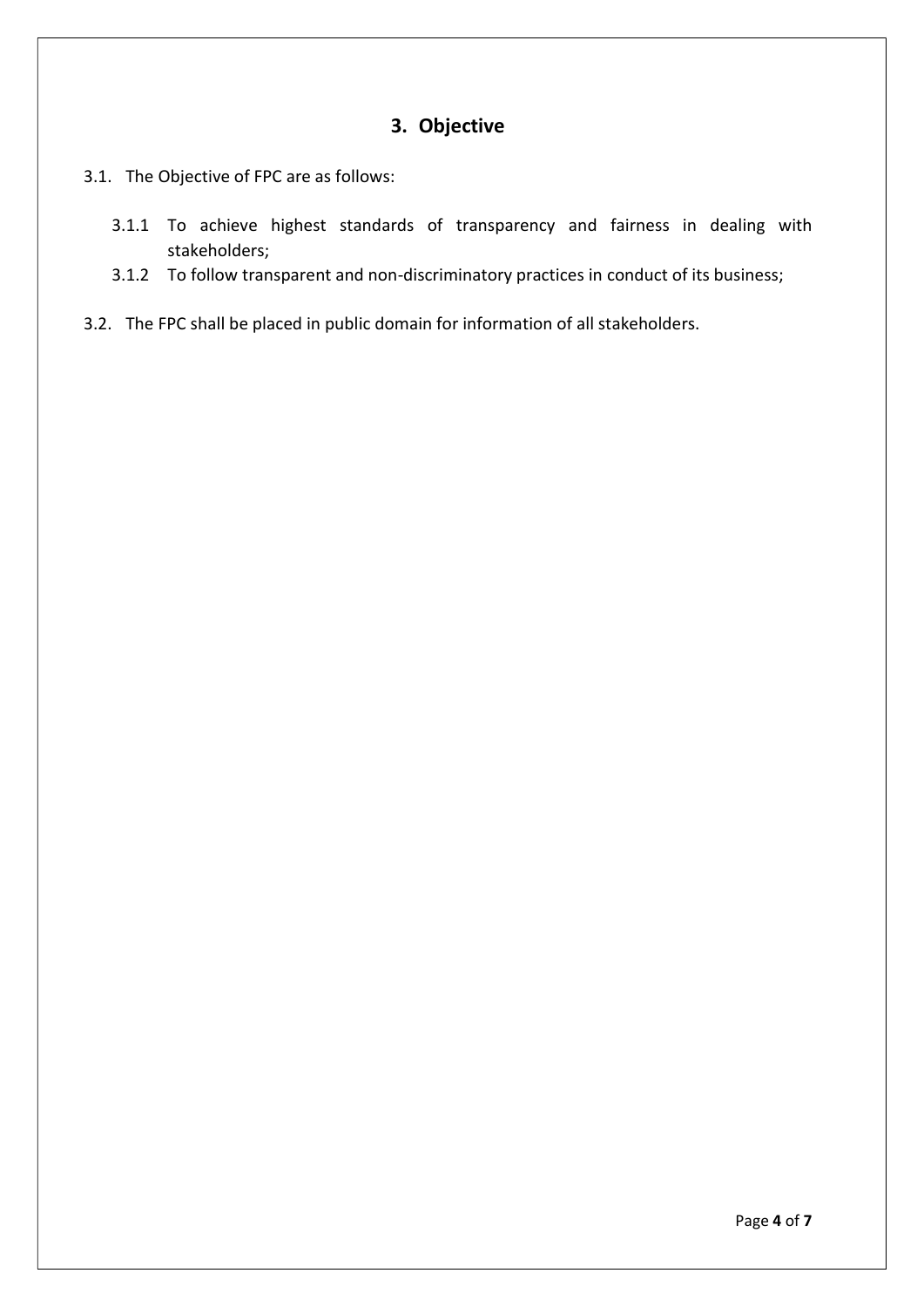# 4. Fair Practice Code of CFM ARC

## Introduction

4.1. CFM ARC has adopted the FPC as advised by RBI to ensure transparency and fairness in its operation.

## Acquisition of Financial Assets

- 4.2. Acquisition of financial assets by CFM ARC shall be in compliance with the provisions of Securitisation and Reconstruction of Financial Assets and Enforcement of Security Interest Act, 2002 (SARFAESI Act), applicable RBI guidelines/directions and Asset Acquisition Policy of the company.
- 4.3. CFM ARC shall follow transparent and non-discriminatory practices in acquisition of assets. It shall maintain arm's length distance in the pursuit of fairness. Company shall not acquire financial assets from its Sponsors on bilateral basis.

#### Sale of Secured Assets

- 4.4. In order to enhance transparency in the process of sale of secured assets, CFM ARC shall undertake the following:
	- a. Invitation for participation in auction shall be publicly solicited; the process shall enable participation of as many prospective buyers as possible;
	- b. The terms and conditions of such sale may be decided in wider consultation with investors in the security receipts as per SARFAESI Act 2002;
	- c. The spirit of Section 29A of Insolvency and Bankruptcy Code, 2016 may be followed in dealing with prospective buyers.

#### Release of Secured Assets

4.5. CFM ARC shall release all securities on repayment of dues or on realisation of the outstanding amount of loan, subject to any legitimate right or lien for any other claim CFM ARC may have against the borrower. If such right of set off is to be exercised, the borrower shall be given notice about the same with full particulars about the remaining claims and the conditions under which CFM ARC is entitled to retain the securities till the relevant claim is settled/ paid.

#### Fees, Incentives and Expenses

- 4.6. Management fees, incentives and expenses charged to the Trusts under management of the company shall be in accordance with the applicable RBI guidelines/directions and Asset Acquisition and Accounting Policy of the company.
- 4.7. The management fee, expenses and incentives, if any, claimed from trusts shall be calculated and recognized in accordance with Income Recognition norms stipulated by RBI from time to time. Company shall ensure that management fees and resolution incentive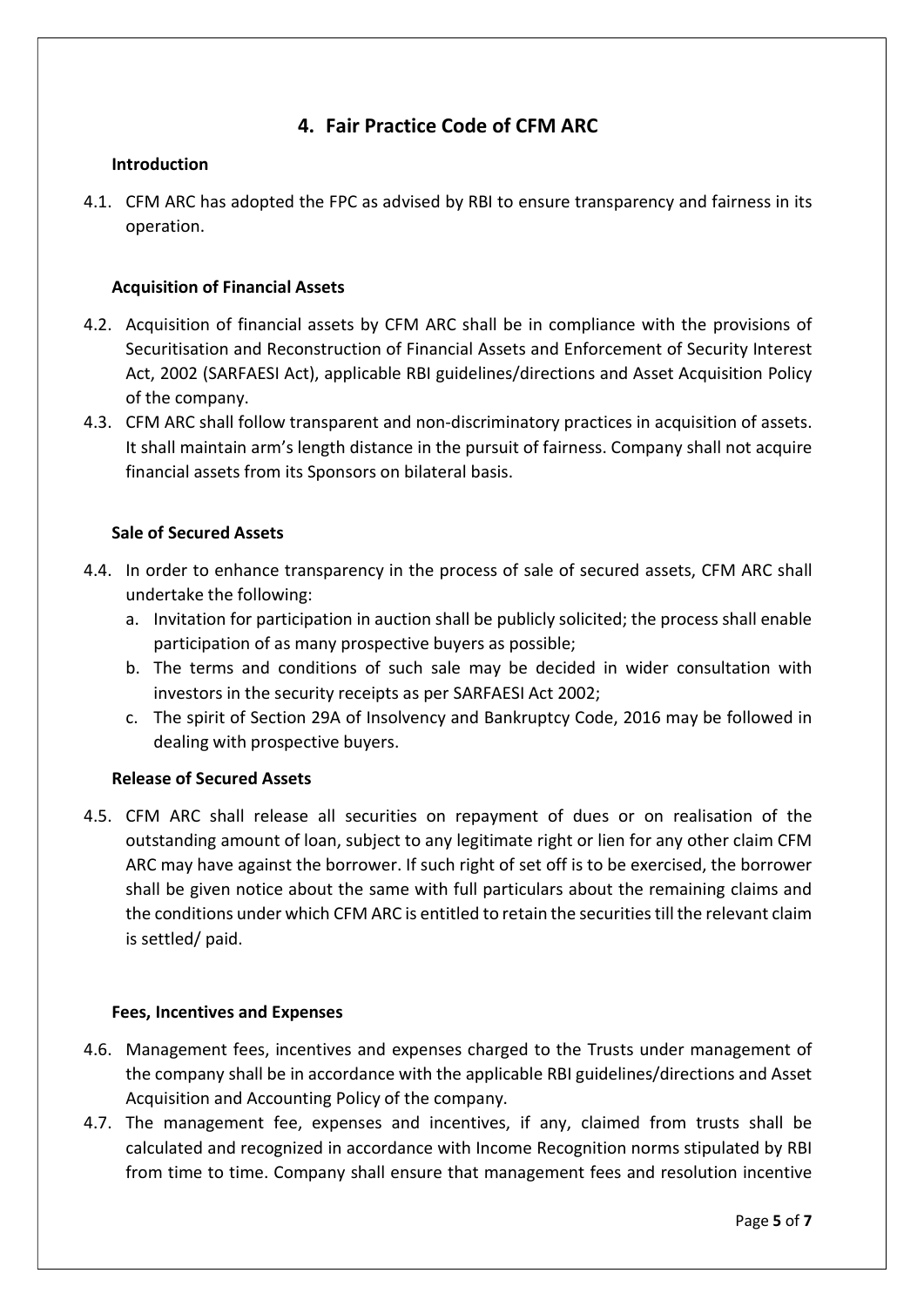claimed from Trusts/SR holders shall be reasonable and proportionate to size of the financial transactions.

4.8. Company shall ensure transparency in dealing with existing and prospective investors of security receipts.

### **Outsourcing**

4.9. The Board approved comprehensive outsourcing policy shall incorporate, inter alia, criteria for selection of such activities as well as service providers, delegation of authority depending on risks and materiality and systems to monitor and review the operations of these activities/ service providers. CFM ARC shall ensure that outsourcing arrangements neither diminish its ability to fulfil its obligations to customers and the RBI nor impede effective supervision by RBI. The outsourced agency, if owned/controlled by a director of the CFM ARC, the same may be made part of the disclosures as specified in the Master Circular dated July 1, 2015.

#### Recovery/ Resolution Service Agent

- 4.10. The Board approved Code of Conduct for Recovery/ Resolution Service Agent (RA) shall be abided by all the appointed recovery and resolution agents of the company. As per the Code of Conduct, the appointed agents shall not resort to harassment of the borrowers for recovery of loans. Privacy of the borrowers shall be respected, and confidentiality of their information shall be maintained at all times.
- 4.11. CFM ARC shall ensure that RAs are properly trained to handle their responsibilities with care and sensitivity, particularly in respect of aspects such as hours of calling, privacy of customer information, etc. Further, RAs shall not induce adoption of uncivilized, unlawful and questionable behaviour or recovery process.

#### Confidentiality

- 4.12. CFM ARC shall keep the information, acquired in course of business, strictly confidential and shall not disclose the same to anyone including other companies in the group except when a. required by law;
	- b. there is duty towards public to reveal information; or
	- c. there is borrower's permission.